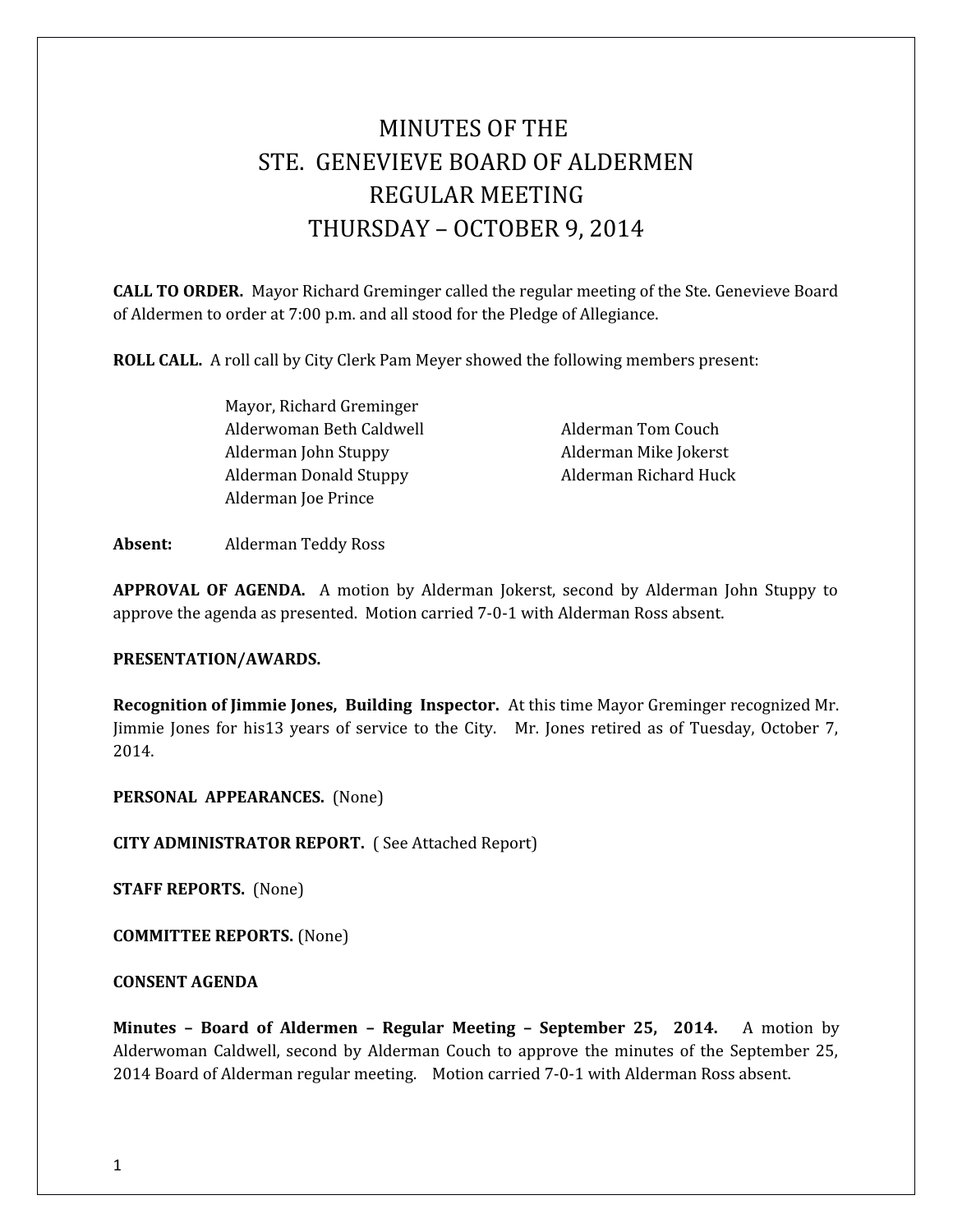**RESOLUTION 2015 – 01. A RESOLUTION RE-APPOINTING SAMER ZOUGHAIB TO THE STE. GENEVIEVE PARK BOARD.** A motion by Alderman Couch, second by Alderman John Stuppy to approve the Re-appointment of Samer Zoughaib to the Ste. Genevieve Park Board. Motion carried 7-0-1 with Alderman Ross absent.

### **OLD BUSINESS.**

**BILL NO. 3993. AN ORDINANCE OF THE CITY OF STE. GENEVIEVE, MISSOURI, AUTHORIZING FIFTH STREET TO BECOME ONE WAY FROM MARKET STREET TO WASHINGTON STREET. (NORTHBOUND) 2<sup>ND</sup> READING.** A motion by Alderman Prince, second by Alderwoman Caldwell, Bill No. 3993 was placed on its second and final reading, read by title only, considered and passed by a roll call vote as follows: Ayes: Alderwoman Beth Caldwell, Alderman Tom Couch, Alderman John Stuppy, Alderman Mike Jokerst, Alderman Richard Huck, Alderman Donald Stuppy and Alderman Joe Prince Nays: None Absent: Alderman Teddy Ross. Motion carried 7-0-1. Thereupon Bill No. 3993 was declared Ordinance No. 3931 signed by the Mayor and attested by the City Clerk.

### **NEW BUSINESS.**

**BILL NO. 3994. AN ORDINANCE AUTHORIZING THE EXECUTION OF A REDEVELOPMENT AGREEMENT AND OTHER RELATED ACTIONS IN CONNECTION WITH THE REDEVELOPMENT OF CERTAIN PROPERTY IN THE DOWNTOWN STE. GENEVIEVE TAX INCREMENT FINANCING DISTRICT; AUTHORIZING THE EXECUTION OF A TIF NOTE IN CONNECTION THEREWITH; PRESCRIBING THE FORM OF SAID AGREEMENT AND NOTES; AND AUTHORIZING OTHER RELATED ACTIONS IN CONNECTION THEREWITH. 1ST READING.** A motion by Alderman Couch, second by Alderwoman Caldwell, Bill No. 3994 was placed on its first reading, read by title only, considered and passed with an 7-0-1 vote of the Board of Aldermen with Alderman Ross absent. A motion by Alderman Jokerst, second by Alderwoman Caldwell, to proceed with the second and final reading of Bill No. 3994. Motion carried 7-0-1 with Alderman Ross absent. A motion by Alderman Jokerst, second by Donald Stuppy, Bill No. 3994 was placed on its second and final reading, read by title only, considered and passed by a roll call vote as follows: Ayes: Alderwoman Beth Caldwell, Alderman Tom Couch, Alderman John Stuppy, Alderman Mike Jokerst, Alderman Richard Huck, Alderman Donald Stuppy and Alderman Joe Prince. Absent: Alderman Ross. Nays: None Motion carried 7-0-1. Thereupon Bill No. 3994 was declared Ordinance No. 3932 signed by the Mayor and attested by the City Clerk.

**BILL NO. 3995. AN ORDINANCE AUTHORIZING THE EXECUTION OF A REDEVELOPMENT AGREEMENT AND OTHER RELATED ACTIONS IN CONNECTION WITH THE REDEVELOPMENT OF CERTAIN PROPERTY IN THE DOWNTOWN STE. GENEVIEVE TAX INCREMENT FINANCING DISTRICT; AUTHORIZING THE EXECUTION OF A TIF NOTE IN CONNECTION THEREWITH; PRESCRIBING THE FORM OF SAID AGREEMENT AND NOTES; AND AUTHORIZING OTHER**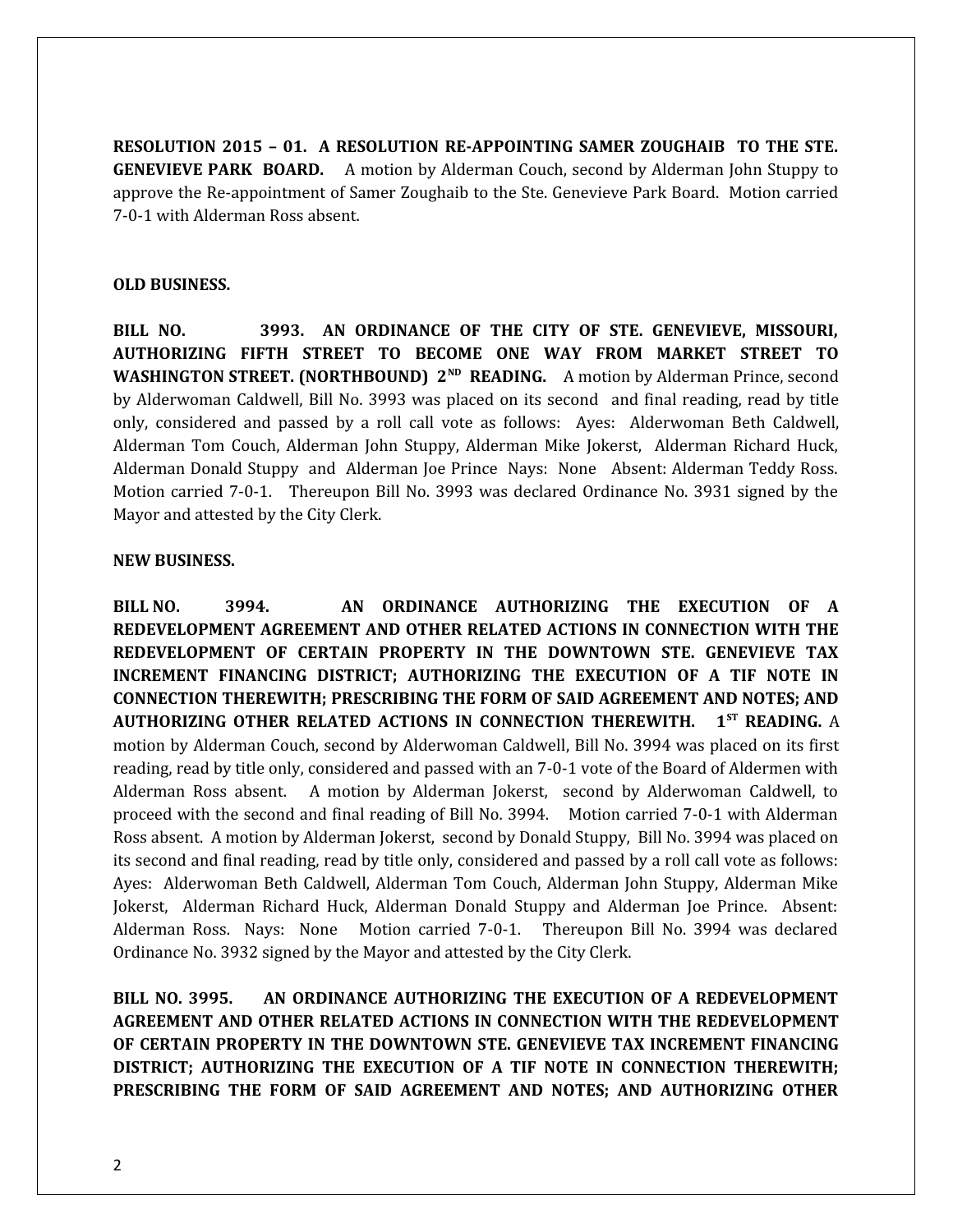**RELATED ACTIONS IN CONNECTION THEREWITH. 1ST READING.** A motion by Alderman Huck, second by Alderwoman Caldwell, Bill No. 3995 was placed on its first reading, read by title only, considered and passed with an 7-0-1 with Alderman Ross absent. A motion by Alderwoman Caldwell, second by Alderman Prince, to proceed with the second and final reading of Bill No. 3995. Motion carried 7-0-1 with Alderman Ross absent. A motion by Alderman Jokerst, second by Prince, Bill No. 3995 was placed on its second and final reading, read by title only, considered and passed by a roll call vote as follows: Ayes: Alderwoman Beth Caldwell, Alderman Tom Couch, Alderman John Stuppy, Alderman Mike Jokerst, Alderman Richard Huck, Alderman Donald Stuppy and Alderman Joe Prince. Nays: None Absent: Alderman Ross Motion carried 7-0-1. Thereupon Bill No. 3995 was declared Ordinance No. 3933 signed by the Mayor and attested by the City Clerk.

**BILL NO. 3996. AN ORDINANCE CALLING FOR THE GENERAL ELECTION OF OFFICERS OF THE CITY OF STE. GENEVIEVE, MISSOURI TO BE HELD APRIL 7, 2015 AND PROVIDING NOTICE TO THE GENERAL PUBLIC. 1st READING.** A motion by Alderman Donnald Stuppy, second by Alderwoman Caldwell, Bill No. 3996 was placed on its first reading, read by title only, considered and passed with an 7-0-1 vote of the Board of Aldermen with Alderman Ross absent.

**BILL NO. 3997. AN ORDINANCE OF THE CITY OF STE. GENEVIEVE, MISSOURI AUTHORIZING THE MAYOR TO ENTER INTO AN AGREEMENT WITH RON COLEMAN, PRESIDENT OF ERIC SCOTT LEATHERS, LTD. FOR REIMBURSEMENT OF ELGIBLE EXPENSES ASSOCIATED WITH THE VALLE SPRING TIF AREA. 1<sup>ST</sup> READING.** A motion by Alderman Prince, second by Alderman Donald Stuppy, Bill No. 3997 was placed on its first reading, read by title only, considered and passed with an 7-0-1 vote of the Board of Aldermen with Alderman Ross absent. A motion by Alderman Huck, second by Alderwoman Caldwell, to proceed with the second and final reading of Bill No. 3997. Motion carried 7-0-1 with Alderman Ross absent. A motion by Alderwoman Caldwell, second by Prince, Bill No. 3997 was placed on its second and final reading, read by title only, considered and passed by a roll call vote as follows: Ayes: Alderwoman Beth Caldwell, Alderman Tom Couch, Alderman John Stuppy, Alderman Mike Jokerst, Alderman Richard Huck, Alderman Donald Stuppy and Alderman Joe Prince. Nays: None Motion carried 7-0-1. Absent: Alderman Teddy Ross. Thereupon Bill No. 3997 was declared Ordinance No. 3934 signed by the Mayor and attested by the City Clerk.

## **PUBLIC COMMENTS.** None

**OTHER BUSINESS.** Alderman John Stuppy recognized and welcomed Och's Furniture who recently opened a new furniture store in town . Alderman Donald Stuppy asked about some recent sewer lines that were blocked.

## **MAYOR/BOARD OF ALDERMEN COMMUNICATION.** None

**EXECUTIVE/CLOSED SESSION.** A motion by Alderwoman Caldwell, second by Alderman Donald Stuppy to go into closed session to discuss personnel matters as authorized by Section 610.021(3),